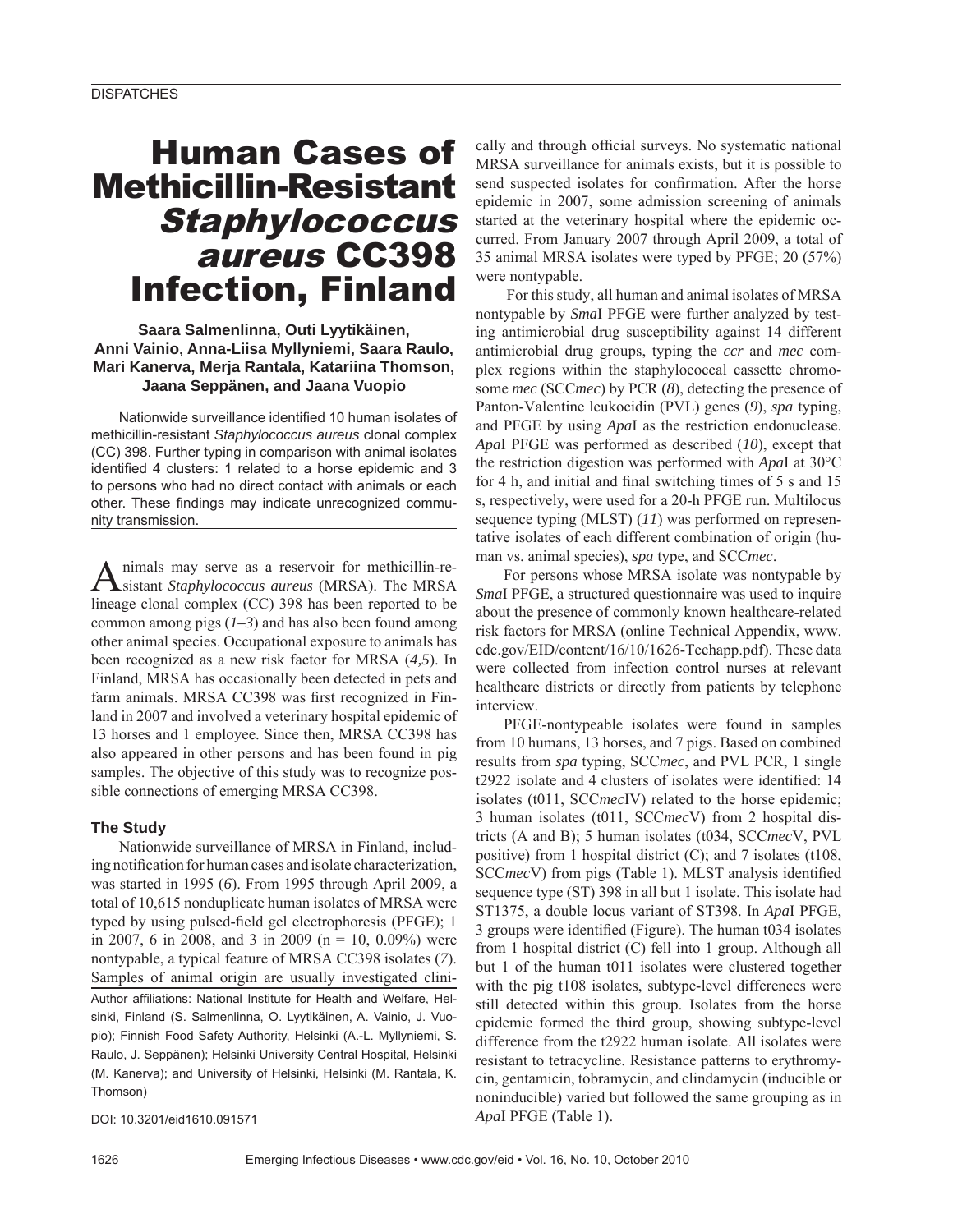|                                                                                                                                      |           | No.      |        |          |               |             | Antimicrobial drug        | Healthcare |  |
|--------------------------------------------------------------------------------------------------------------------------------------|-----------|----------|--------|----------|---------------|-------------|---------------------------|------------|--|
| Cluster                                                                                                                              | Year      | isolates | Origin | spa type | <b>SCCmec</b> | <b>MLST</b> | resistance <sup>+</sup>   | district   |  |
|                                                                                                                                      | 2007      |          | Human  | t011     |               | 398         | tet, gen, tob             |            |  |
|                                                                                                                                      | 2007      | 13       | Horse  | t011     |               | 398         | tet, gen, tob             |            |  |
|                                                                                                                                      | 2008      |          | Human  | t011     |               | 1375        | tet, ery, cli             | A, B       |  |
| Single                                                                                                                               | 2008      |          | Human  | t2922    |               | 398         | tet, erv, cli             |            |  |
|                                                                                                                                      | 2008-2009 | 5        | Human  | t034     |               | 398         | tet, ery, cli (inducible) |            |  |
|                                                                                                                                      | 2008-2009 |          | Pig    | t108     |               | 398         | tet, ery, cli             |            |  |
| *MRSA methicillin-resistant Staphylococcus aureus: CC clonal complex: SCCmec staphylococcal cassette chromosome mec: MLST multilocus |           |          |        |          |               |             |                           |            |  |

Table 1. MRSA CC398 clusters, Finland, January 2007–April 2009\*

\*MRSA, methicillin-resistant *Staphylococcus aureus*; CC, clonal complex; SCC*mec*, staphylococcal cassette chromosome *mec*; MLST, multilocus sequence typing; tet, tetracycline; gen, gentamicin; tob, tobramycin; ery, erythromycin; cli, clindamycin.

†All isolates were negative for Panton-Valentine leukocidin except cluster 3.

The human MRSA cases with CC398 isolates had no contact with each other. In 2 persons, the specimen was taken because of clinical symptoms, in 6 because of screening, and in 2 persons for unknown reasons (Table 2). Only the employee of the veterinary hospital had direct animal contact. For others, no direct contacts with horses or pigs were identified, and none owned a pet (Table 2).

#### **Conclusions**

Our nationwide population-based surveillance for MRSA showed the emergence of MRSA CC398 in 2007, and in total 10 findings in humans through April 2009. Molecular typing of both human and animal MRSA CC398 isolates identified 4 clusters; in only 1 was human carriage linked to occupation and related to the horse epidemic. Another cluster consisted of pig isolates, and 2 other clusters consisted of human isolates.

Animal contact is an established risk factor for MRSA CC398 (4,5,12). We identified direct animal contact for only 1 person. The other patients with MRSA lacked or had negligible animal contacts; instead, most of them had previous healthcare contacts. According to the national guidelines for MRSA control, screening is indicated when a patient has previously carried MRSA, has been exposed to a MRSA carrier, has been recently cared for at a facility where MRSA is endemic, or during an outbreak. Although some persons were possibly screened because of recent exposure to another MRSA carrier, direct transmission in these instances was unlikely because these persons carried different strains. Connections to Asia have previously been reported for persons with PVL-positive, t034 MRSA (*4*). Two cases of PVL-positive, *spa* type t034, MRSA infections in persons who had no contact with animals have also been reported from Sweden (*13*).

The proportion of CC398 of all MRSA in humans was far lower in Finland (0.09%) than in the Netherlands (30% in 2007) (*14*). Notably, the prevalence of MRSA in pigs is 40% in the Netherlands (*1*), whereas in Finland it is expected to be lower (*15*). The densities for pig and humans in the Netherlands are ≈60 and 30 times higher than those in Finland (http://epp.eurostat.ec.europa and www.stat.fi) respectively, and there are differences in screening policies. In the Netherlands, people in close contact with pigs or cattle are screened at hospital admission. It remains to be investigated whether the low occurrence of CC398 and lack of direct animal contacts among CC398 case-patients are related to lower occurrence of MRSA in animals, sparse pig and human populations, or screening policies in Finland.

Our questionnaire focused on healthcare-related risk factors and animal contacts. Although questions about traveling abroad were included, these data were difficult to interpret in relation to MRSA acquisition because travel is common. Furthermore, data for MRSA risk factors were not uniformly available for all patients. Another limitation was the lack of representative data for livestock, including pigs.

Except for the isolates from the horse epidemic, human and animal isolates were distinguished from each other by using a combination of molecular typing techniques. Additional typing by the *Apa*I–PFGE method may help in resolving outbreaks. Despite closely related and typical livestock associated *spa* types, *Apa*I PFGE distinguished the t108 pig isolates from the t011 human isolates at a possibly related level (4–5 band differences). In addition, the presence of 2



Figure. Dendrogram of *Apa*I– pulsed-field gel electrophoresis of methicillin-resistant *Staphylococcus aureus* clonal complex 398. Scale bars indicates percentage similarity.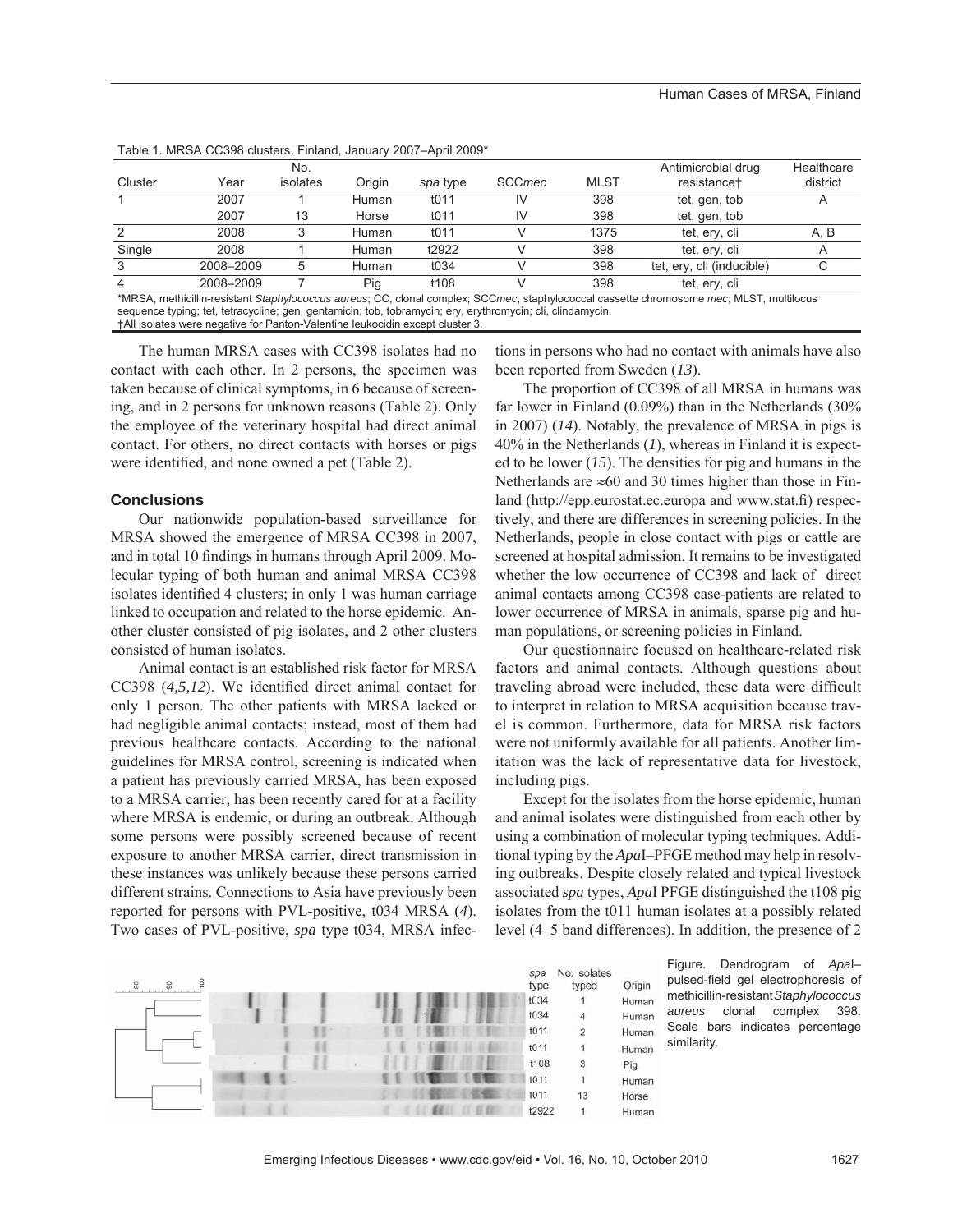| Patient                                                                        |                    | Reason for taking |                 |                                                                                                   |                                                                                                          |  |  |
|--------------------------------------------------------------------------------|--------------------|-------------------|-----------------|---------------------------------------------------------------------------------------------------|----------------------------------------------------------------------------------------------------------|--|--|
| age, y/sex                                                                     | <b>MRSA</b> strain | specimen          | Sample source   | Animal contact                                                                                    | Other information                                                                                        |  |  |
| 27/M                                                                           | t011               | Screening         | <b>Nares</b>    | Direct: horses                                                                                    | Staff member of veterinary hospital,<br>direct link to horse epidemic                                    |  |  |
| 63/M                                                                           | t011               | Clinical symptoms | Wound secretion | None                                                                                              | Dentist, history of skin grafts,<br>healthcare worker in family, travel<br>history to the Canary Islands |  |  |
| 82/F                                                                           | t011               | Clinical symptoms | Wound secretion | None                                                                                              | Several previous hospitalizations,<br>multiple diseases including basal<br>cell carcinoma; son has a dog |  |  |
| 65/F                                                                           | 1011               | Screening         | Nares           | Limited, visit to a horse<br>farm (but not to the<br>stable) 2 mo before<br><b>MRSA</b> isolation | Retired nurse, hospitalizations in<br>Finland and in Switzerland due to<br>trauma                        |  |  |
| 57/M                                                                           | t2922              | Screening         | <b>Skin</b>     | None                                                                                              | Atopic skin, hospitalizations within<br>previous year                                                    |  |  |
| 82/M                                                                           | t034               | Unknown           | Wound secretion | Limited, not specified                                                                            | Several previous hospitalizations                                                                        |  |  |
| 78/M                                                                           | t034               | Unknown           | <b>Skin</b>     | Limited, occasional visits<br>by a dog, had parakeets<br>20 y previously                          | Several previous hospitalizations                                                                        |  |  |
| 96/M                                                                           | t034               | Screening         | <b>Nares</b>    | None                                                                                              | Several previous hospitalizations                                                                        |  |  |
| 39/M                                                                           | t034               | Screening         | <b>Nares</b>    | None                                                                                              | Several previous hospitalizations,<br>homeless, alcoholic, contact sport<br>activities                   |  |  |
| 42/M                                                                           | t034               | Screening         | <b>Nares</b>    | <b>Unknown</b>                                                                                    | Unknown                                                                                                  |  |  |
| *MRSA, methicillin-resistant Staphylococcus aureus; CC398, clonal complex 398. |                    |                   |                 |                                                                                                   |                                                                                                          |  |  |

Table 2. Human MRSA CC398 infections, Finland, January 2007–April 2009\*

different SCC*mec* types among t011 and nonexistent links in time and space between human cases may suggest unrecognized transmission chains in the community.

#### **Acknowledgments**

We thank the infection control nurses Oili Pousi, Jaana Palosara, and Minna Vuorihuhta for providing background information on patients and Saija Perovuo and Mari Hyvönen for excellent technical assistance.

The data were partly presented at the 19th European Congress of Clinical Mibrobiology and Infectious Diseases (ECC-MID) 2009 in Helsinki, Finland (poster 1377).

Dr Salmenlinna is a researcher at the National Institute for Health and Welfare. Her research interests include molecular epidemiology of methicillin-resistant *Staphylococcus aureus*, vancomycin-resistant enterococcus, and invasive streptococci.

#### **References**

- 1. de Neeling AJ, van den Broek MJ, Spalburg EC, van Santen-Verheuvel MG, Dam-Deisz WD, Boshuizen HC, et al. High prevalence of methicillin resistant *Staphylococcus aureus* in pigs. Vet Microbiol. 2007;122:366–72. DOI: 10.1016/j.vetmic.2007.01.027
- 2. Guardabassi L, Stegger M, Skov R. Retrospective detection of methicillin resistant and susceptible *Staphylococcus aureus* ST398 in Danish slaughter pigs. Vet Microbiol. 2007;122:384–6.
- 3. Smith TC, Male MJ, Harper AL, Kroeger JS, Tinkler GP, Moritz ED, et al. Methicillin-resistant *Staphylococcus aureus* (MRSA) strain ST398 is present in midwestern U.S. swine and swine workers. PLoS ONE. 2009;4:e4258.
- 4. Lewis HC, Molbak K, Reese C, Aarestrup FM, Selchau M, Sorum M, et al. Pigs as source of methicillin-resistant *Staphylococcus aureus* CC398 infections in humans, Denmark. Emerg Infect Dis. 2008;14:1383–9.
- 5. van Loo I, Huijsdens X, Tiemersma E, de Neeling A, van de Sande-Bruinsma N, Beaujean D, et al. Emergence of methicillin-resistant *Staphylococcus aureus* of animal origin in humans. Emerg Infect Dis. 2007;13:1834–9.
- 6. Salmenlinna S, Lyytikäinen O, Vuopio-Varkila J. Community-acquired methicillin-resistant *Staphylococcus aureus*, Finland. Emerg Infect Dis. 2002;8:602–7.
- 7. Voss A, Loeffen F, Bakker J, Klaassen C, Wulf M. Methicillinresistant *Staphylococcus aureus* in pig farming. Emerg Infect Dis. 2005;11:1965–6.
- 8. Kondo Y, Ito T, Ma XX, Watanabe S, Kreiswirth BN, Etienne J, et al. Combination of multiplex PCRs for staphylococcal cassette chromosome *mec* type assignment: rapid identification system for *mec*, *ccr,* and major differences in junkyard regions. Antimicrob Agents Chemother. 2007;51:264–74.
- 9. Karden-Lilja M, Ibrahem S, Vuopio-Varkila J, Salmenlinna S, Lyytikainen O, Siira L, et al. Panton-Valentine leukocidin genes and staphylococcal chromosomal cassette *mec* types amongst Finnish community-acquired methicillin-resistant *Staphylococcus aureus* strains, 1997–1999. Eur J Clin Microbiol Infect Dis. 2007;26:729– 33. DOI: 10.1007/s10096-007-0334-0
- 10. Vainio A, Karden-Lilja M, Ibrahem S, Kerttula AM, Salmenlinna S, Virolainen A, et al. Clonality of epidemic methicillin-resistant *Staphylococcus aureus* strains in Finland as defined by several molecular methods. Eur J Clin Microbiol Infect Dis. 2008;27:545–55. DOI: 10.1007/s10096-008-0470-1
- 11. Enright MC, Day NP, Davies CE, Peacock SJ, Spratt BG. Multilocus sequence typing for characterization of methicillin-resistant and methicillin-susceptible clones of *Staphylococcus aureus.* J Clin Microbiol. 2000;38:1008–15.
- 12. Krziwanek K, Metz-Gercek S, Mittermayer H. Methicillin-resistant *Staphylococcus aureus* ST398 from human patients, upper Austria. Emerg Infect Dis. 2009;15:766–9. DOI: 10.3201/eid1505.080326